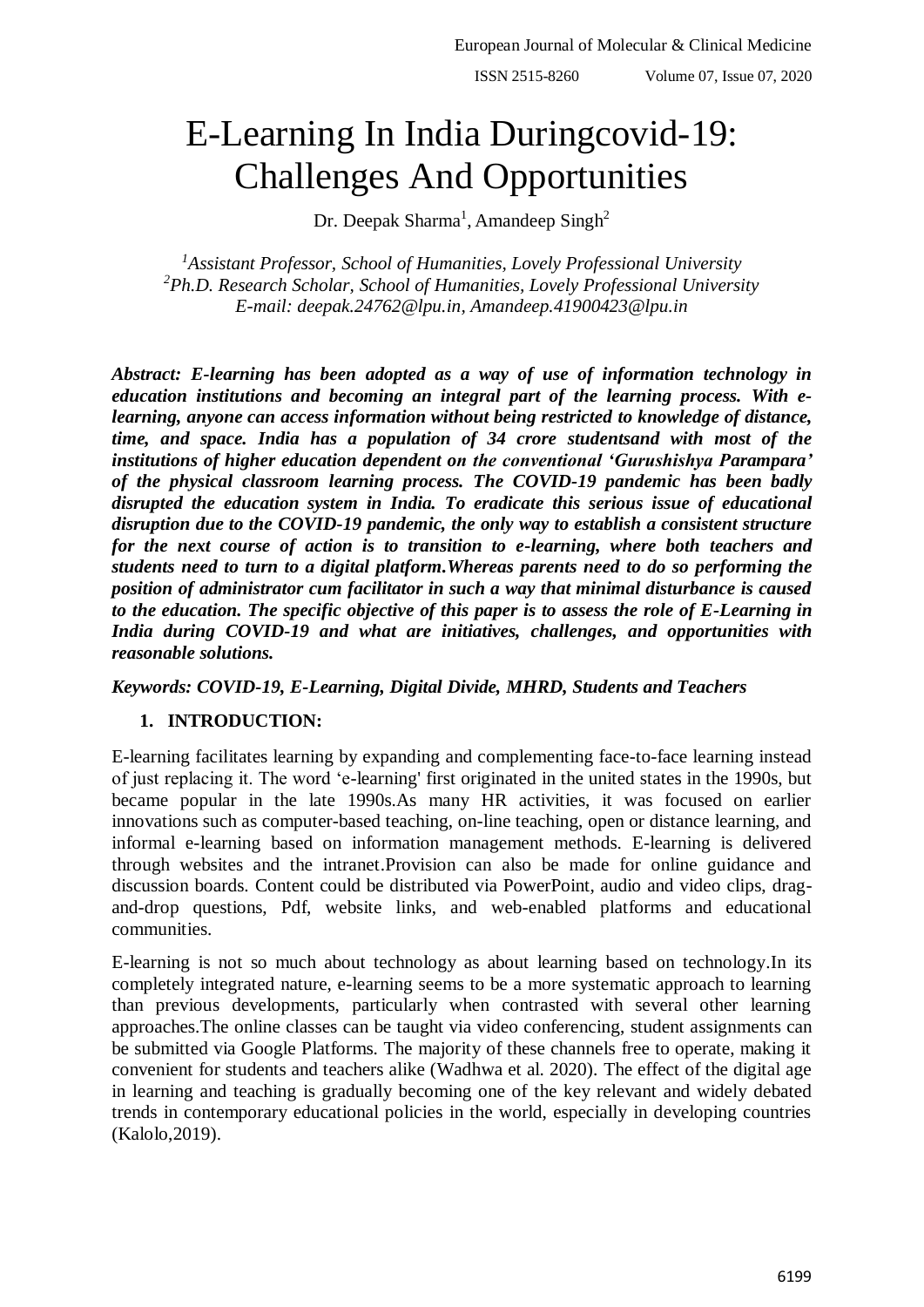The situation of the pandemic has shifted the world with rapid changes. Just now, the economy is being negatively affected due to the shutdown. Similarly, the education sector is still clashing the effects of the lockdown. The shutdown accelerated for adopting emerging technologies. The unexpected lockdown during the Covid-19 pandemic has forced schools and teachers in both public and private institutions into a crisis mode in remote teaching. The outbreak of COVID-19 has more effects on over 120 crores of students and youth all over the world. In India, more than 32 crores of learners are being affected by various prohibitions and the national lock-down for COVID-19.According to the UNESCO survey, there are approximately 14 crores of primary and 13 crores of secondary students are affected which are the two most troubling levels in India.After studying the situation of the coronavirus pandemic, the WHO recommended to preserve social isolation as a first preventive measure stage. So, every country began the lockdown action and split the infected people. Sectors of Education like Schools, colleges, and universities have been closing down. (Jena,2020).

If time progresses without an immediate response to the end of the Covid-19 crisis, school, university and college suspensions will have not only a short-term impact on the standard of learning for more than 300 million individual students in India, and will therefore have farreaching economic and social consequences. This pandemic has also greatly affected the higher education system, which is a core determinant of the nation's economic future. A large number of Indian students, next only to China, enroll in foreign universities, especially in countries worst affected by the pandemic, the United States, the United Kingdom, Australia, and China (Choudhary,2020). UNESCO's New Global Coalition for Realistic Solutions continuity to access to education at this pandemic hour seeks to find sustainable ways to pool resources and skills, and to channel free innovative solutions and online equipment ranging from powerful methods such as national cloud services, or as basic as radio programming, and easy smartphone applications (UNESCO,2020).

# **2. SOME INITIATIVES AT THE NATIONAL LEVEL:**

University Grants Commission (UGC)India's leading regulatory body for higher education, withthe collaboration of the Ministry of Human Resources Development (MHRD) Under the Govt. of India, has made continuous efforts to implement e-learning initiatives even during the COVID-19 pandemic in India. Some of the essential steps to incorporate e-learning are: -

**1.**"Vidya-Daan," a programme focused on the crowdsourcing of teachers' content, was planned to synergies the country's innovations by supplying teachers and students from the various Metro cities to the remote areas or smallest villages for efficient qualitycontent for elearning that can be downloadable at anywhere, at no price and at any time.

**2.**Weekly Practice Program is CCT(Creative and Critical Thinking) to improve learner cognitive skills and create interest by relating learning to real-life circumstances. Teachers can also use these things to facilitate conversations and involve learners in self-learning adventures.

3.Government of India's iGotprogramme uses DIKSHA for COVID-19 training of physicians, nurses, ASHA staff, NCC, NSS, NYKS volunteers. Between April and June 2020, more than 17 lakh individual training sessions have been performed and well, certified.

4. PM eVidya declared under the AtmaNirbhar Bharat policy that DIKSHA is the 'one nation; one digital platform' for education in India. DIKSHA is being converted into a forum for rich and diverse curriculum, linked to the e-content requirements of teachers and learners for all states and UTs, accessible via digital devices, to ensure continuity of access and learning experience.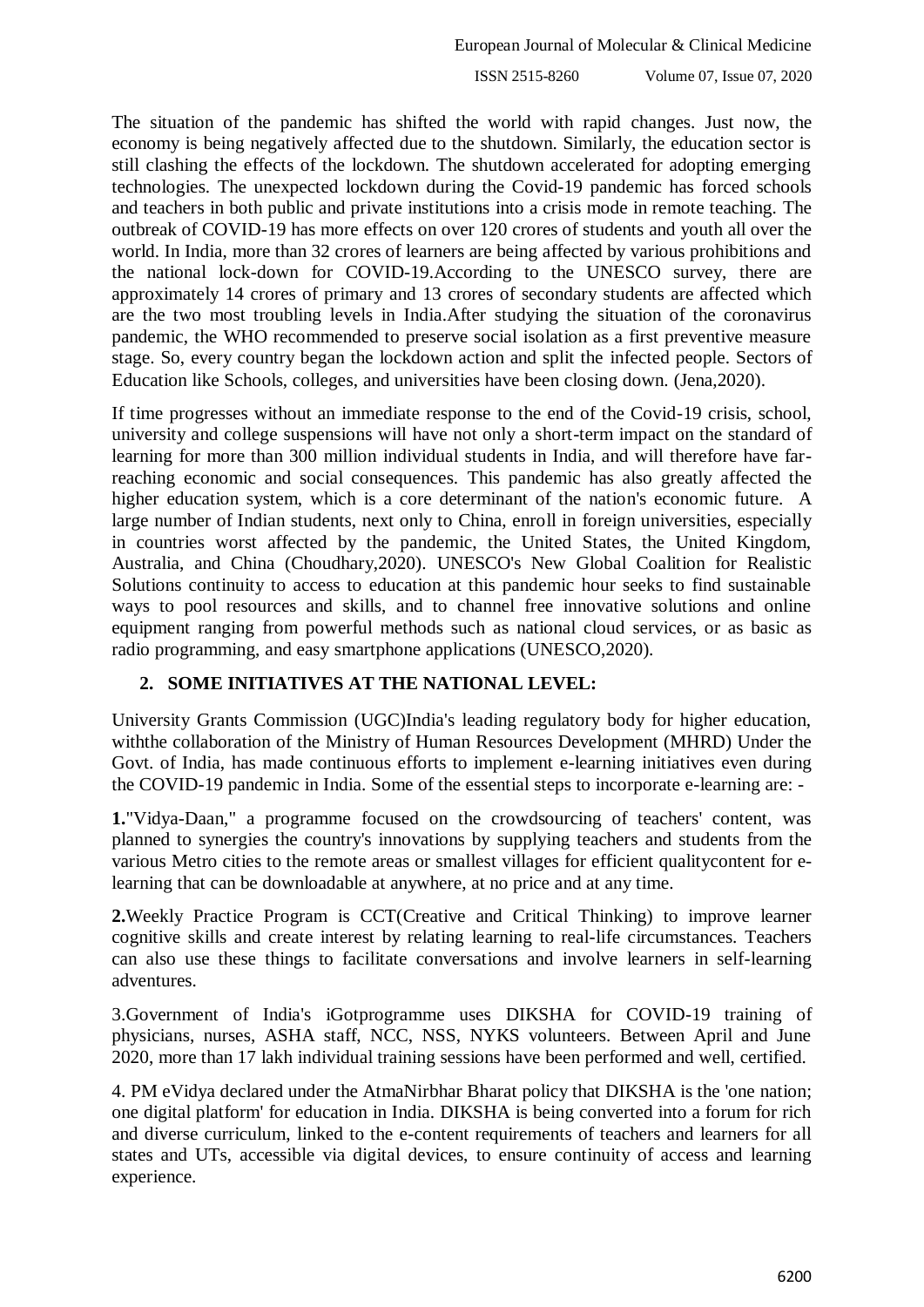5. Online MOOC courses related to NIOS (classes 9 to 12 of open school) are uploaded to the SWAYAM portal; about 92 courses have begun and 1.5 crore learners are enrolled. Teachers and students can access all courses modules-text, videos, evaluation questions, etc. through SWAYAM. Various online software like Zoom, Google Meet, YouTube, etc. are used for online courses and teaching.

6. We can access e-Textbooks using the e-PG Pathshala digital platform and phone app (Android, iOS, Windows) for learners, mentors, teachers, and parents. Around 600 eBooks, which includes approx. 377 digital textbooks from class I to XII and 3,500 NCERT video and audio contents, is availablein different languages (Hindi, English, Sanskrit, and Urdu) in the public domain.

7. Apart from the preventative measures to be taken by academic institutions to deal with the rising situation of COVID-19, UGC has undertaken all steps to ensure that all higher educational institutions maintain regular interaction with students and teachers by electronic communication and keep them completely updated so that there is no distress among students, teachers, and teachers.

| <b>STATE/UT</b>     | <b>INITIATIVES</b>                                   |
|---------------------|------------------------------------------------------|
|                     |                                                      |
| Andaman<br>$\&$     | Doordarshan Local Broadcast, Tele-Classes, Radio     |
| Nicobar Islands     | Classes, and Digital Learning contents Online.       |
| <b>ANDHRA</b>       | T.V & Radio Lessons, SCERT & ICT Training,           |
| <b>PRADESH</b>      | Abhyasa APP for students and teachers, Primary       |
|                     | school students through various programs on T.V, and |
|                     | for doubts Toll-free centre, Facebook live training  |
|                     | program, etc.                                        |
| <b>ARUNACHAL</b>    | Radio School, Online Classes Programme on TV,        |
| <b>PRADESH</b>      | Live Classes from EDUSAT, etc.                       |
| <b>ASSAM</b>        | Gyan Brikshya, Biswa Vidya, TeleClasses through      |
|                     | Doordarshan, Career Guidance Portal, etc.            |
| <b>BIHAR</b>        | Bihar, Vidyavahini Bihar<br>Unnayan<br>App,          |
|                     | MeraDoordarshanMera Vidyalaya, Digital Education     |
|                     | Portal, Bihar Easy School Tracking (BEST), etc.      |
| <b>CHANDIGARH</b>   | Project Phoenix, Initiative by Khan Academy, under   |
|                     | STCS the Online Teaching and learning for (OoSC),    |
|                     | Online Evaluation, Kishore Manch, etc.               |
| <b>CHHATTISGARH</b> | PadhaiTunharDuvaar (PTD), DIKSHA, DiGiDuniya         |
|                     | (ICT at Schools), etc.                               |
| Daman and Diu       | Various Survey, E-portal Adhyayan, Learning          |
| &Dadra and Nagar    | through Workbook, E-Notes, Vande Gujarat, etc.       |
| Haveli              |                                                      |
| <b>DELHI</b>        | "Parenting<br>in the time of Corona", Digital        |
|                     | Entrepreneurship Mindset class, Online Capacity      |
|                     | Building Programme (OCBP), Online Maths classes,     |
|                     | etc.                                                 |
| <b>GOA</b>          | E-content and Repository, "Effective Planning for    |
|                     | of Learning Outcomes",<br>Achievement<br>Online      |
|                     | Training Programs for Special Educators, etc.        |

Table 1: Initiatives by State/UT regarding e-learning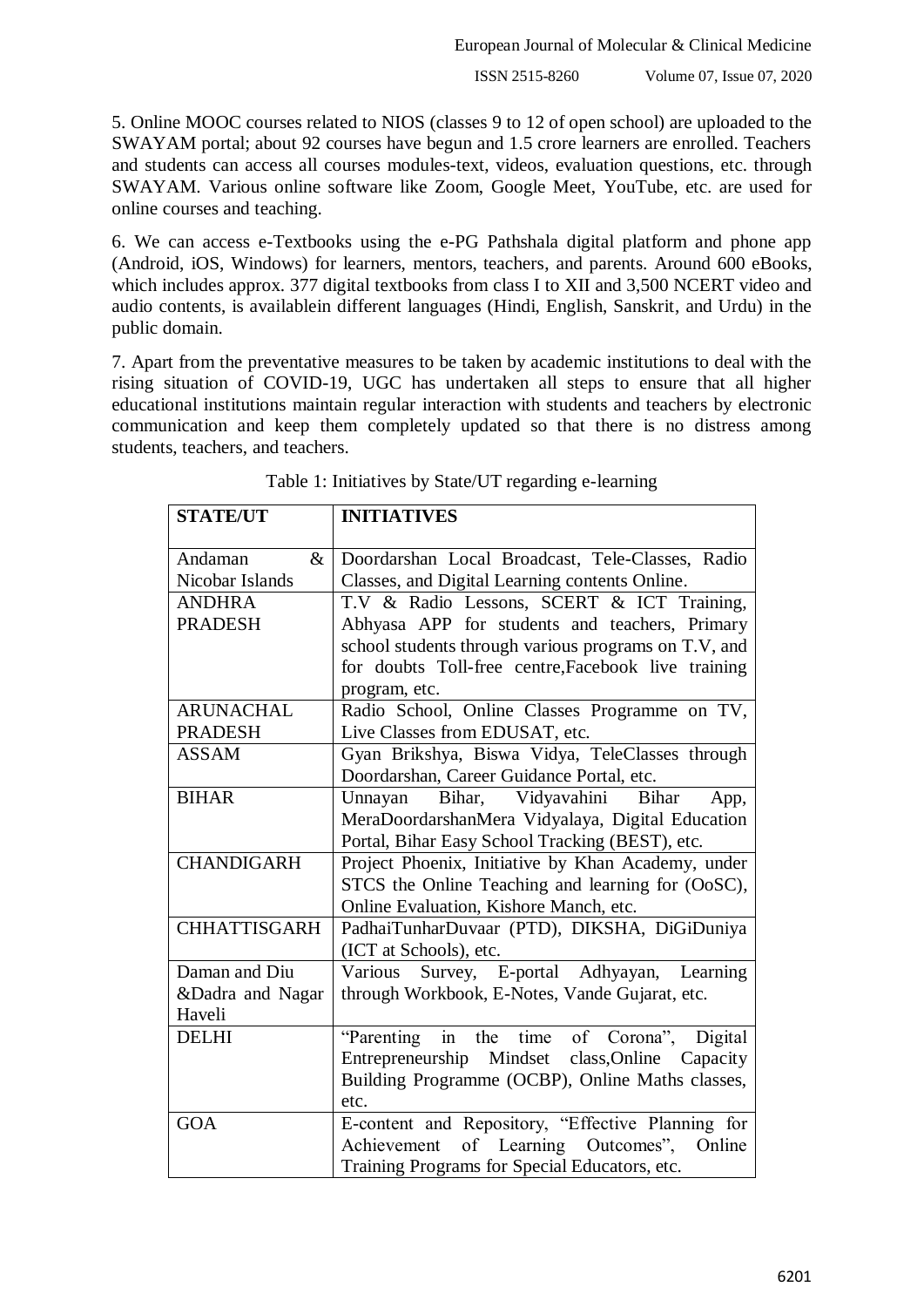ISSN 2515-8260 Volume 07, Issue 07, 2020

| <b>GUJARAT</b>     | Command and Control Centre (CCC), School                        |
|--------------------|-----------------------------------------------------------------|
|                    | Monitoring App, Gyankunj 2.0, Samarth 2.0,                      |
|                    | Facebook Workplace & Workchat, Vanchan Abhiyan,                 |
|                    | Career Counselling Portal, Science of Learning                  |
|                    | Portal, 'Parivar no maalo-salamatanehumfaalo'                   |
|                    | program, etc.                                                   |
| <b>HARYANA</b>     | Ghar Se Padhao WhatsApp Campaign, E-Mega PTM,                   |
|                    | Various Digital Learning Links, EDUSAT Broadcast                |
|                    | on Television, etc.                                             |
| <b>HIMACHAL</b>    | Har GharPathshala Campaign, Online program of                   |
| <b>PRADESH</b>     | Education (MeraGhar Meri Pathshala) for CWSNS,                  |
|                    | "Karona, ThodiMasti, ThodiPadhai", Sampark Didi                 |
|                    | App, Swayamsidham, Sameeksha - Shiksha Saathi                   |
|                    | Mobile Application, e- Samwad, etc.                             |
| <b>JAMMU</b><br>&  | Jammu and Kashmir Knowledge Network (JKKN),                     |
| <b>KASHMIR</b>     | Radio Classes &TeleClasses, Kinemaster, Bodh App,               |
|                    | etc.                                                            |
| <b>JHARKHAND</b>   | "HamaraDoorDarshanHamara<br>Vidyalaya",                         |
|                    | DigiSATH, Mohalla schools, etc.                                 |
| <b>KARNATAKA</b>   | <b>ETB</b><br>MAKKALAVANI, PARIKSHAVANI,                        |
|                    | (Energized Textbooks), etc.                                     |
| <b>KERALA</b>      | AvadhikalaSanthoshangal (Happy Vacation Times),                 |
|                    | AksharaVriksham (Tree of Letters), SAMAGRA                      |
|                    | Resource Portal, "First Bell", DIKSHA initiative, Hi-           |
|                    | tech lab scheme, etc.                                           |
| <b>LADAKH</b>      | "Department of School Education UT Ladakh",                     |
|                    | "DIKSHA", etc.                                                  |
| <b>LAKSHADWEEP</b> | KITE - VICTERS Educational channel,                             |
| <b>MADHYA</b>      | Digital Learning Enhancement Program (DigiLEP),                 |
| <b>PRADESH</b>     | Online Lectures/ Broadcast through TV/VC, Top                   |
|                    | Parent App, CM RISE Digital Teacher Training,                   |
| <b>MAHARASHTRA</b> | Gyan Pitara, etc.<br>DIKSHA Abhyasmala campaign, BolkiBalbharti |
|                    | Audiobook, Bookyboo, mahacareermitraapp, etc.                   |
| <b>MANIPUR</b>     | Lairik app, "BOSEM eBook", etc.                                 |
| MEGHALAYA          | E-Learning Portal, Free Online Course for Teachers,             |
|                    | e-scholar portal, etc.                                          |
| <b>MIZORAM</b>     | Online Edu-Challenge 2020, Tutorial Class on TV,                |
|                    | DIKSHA Mizoram, etc.                                            |
| <b>NAGALAND</b>    | Pre-Telecast Preparations, 'DoSE Nagaland', 'School             |
|                    | Education, Nagaland', IEC materials, etc.                       |
| <b>ODISHA</b>      | Odisha Shiksha Sanjog, Doordarshan, Odia, DIKSHA                |
|                    | Portal, Madhu App, E-Vidyalaya App, Odisha                      |
|                    | Education Resource Portal, etc.                                 |
| <b>PUDUCHERRY</b>  | VetriNichayam, DTH TV Channel, Conduct of                       |
|                    | Online Classes, etc.                                            |
| <b>PUNJAB</b>      | Punjab",<br><b>DTH</b><br>"Edusat<br>channel<br>Swayam          |
|                    | Prabha, Mobile Application &<br>System<br>Software              |
|                    | (named iscuela learn), ICT Computer Labs and Smart              |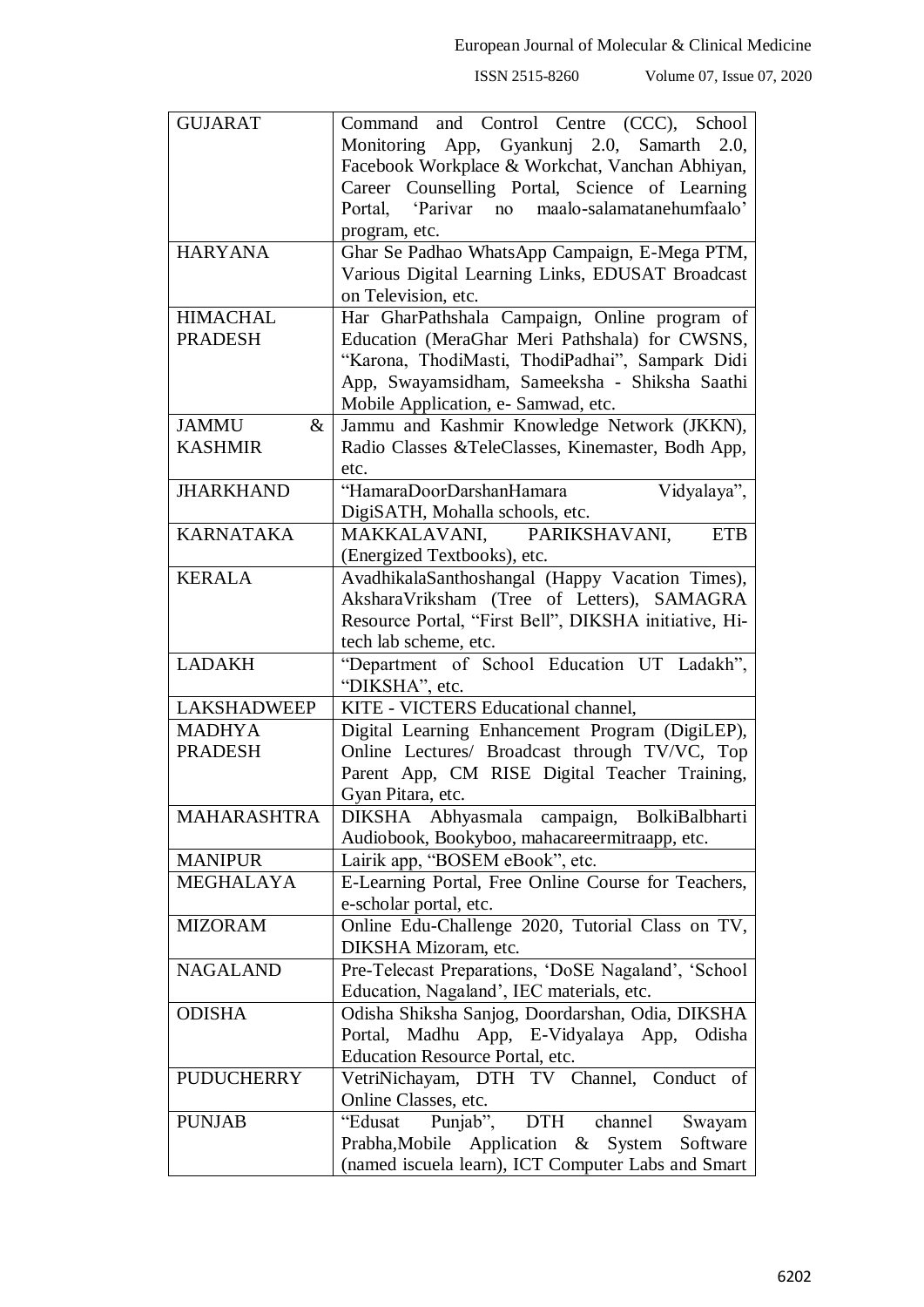ISSN 2515-8260 Volume 07, Issue 07, 2020

|                    | Classrooms, etc.                                   |
|--------------------|----------------------------------------------------|
| <b>RAJASTHAN</b>   | Project SMILE, Shikshadarshan, Shikshavani,        |
|                    | Hawamahal, Kala Utsav, DIKSHA - RISE,              |
|                    | Shaladarpan, Shala Samvad, etc.                    |
| <b>SIKKIM</b>      | SIKKIM EDUTECH APP, SAMVAAD<br>TV.                 |
|                    | Facebookprograms, etc.                             |
| <b>TAMIL NADU</b>  | TN-DIKSHA, Tamil Nadu Teachers Platform            |
|                    | (TNTP), KalviTholaikatchi, TNSCERT YouTube         |
|                    | channel, Student Mental Wellbeing in Partnership   |
|                    | with UNICEF, Tamil Nadu VagupparaiNokkin, etc.     |
| <b>TELANGANA</b>   | Telangana Repository of Open Educational Resources |
|                    | (TROER), DIKSHA- TELANGANA, English                |
|                    | Language Proficiency', SIET, etc.                  |
| <b>TRIPURA</b>     | State Repository of Open Educational Resources     |
|                    | (SROER), "EmpowerU Shiksha Darpan", etc.           |
| <b>UTTAR</b>       | Prernaki e-Pathshala, UP SCERT, DIKSHA, etc.       |
| <b>PRADESH</b>     |                                                    |
| <b>UTTARAKHAND</b> | Sampark Didi Mobile App, Gyaandeep Programme,      |
|                    | State Education portal (e-portal), etc.            |
| <b>WEST BENGAL</b> | BanglarShiksha Online, E-learning Portal,<br>TV    |
|                    | Channel like Zee 24 Ghanta & ABP Ananda, etc.      |

Source: India Report Digital Education, MHRD, 2020

# **3. OPPORTUNITIES/POSITIVES EFFECTS:**

New threats and new patterns have emergedas a consequence of the outbreak of Covid-19 in the higher education system, including teaching-learning, teaching methods, assessment & evaluation, and management. The Indian system of education has been allowed to transform from the conventional system to the new age. The following aspects may be added to consider the positive impacts.

1. **Blended Learning:** COVID-19 has increased the adoption of digital education technology. Higher education institutions have moved towards a blended model of education. It motivated both teachers and students to become more tech-savvy. New ways of implementing and measuring learning have opened up tremendous opportunities for significant improvement in the field of curriculum development and pedagogy.

2. **Learning Management System:** Use of learning management systems by schools and universities became a great demand. It opened up a great opportunity for various industries for developing and improving e-learning systems for use in academic institutions (Misra,2020). Online course and service providers like YouTube, Unacademy, Eduncle.com., India Education, Aglasem.com, Byjus, Virtual classrooms, etc. got increasing demands in the current market.

3. **Flexible Schedule**: Students and teacher can schedule the classes on Google Meet, Zoom, YouTube, etc. according to free time available to them which make comfortable conditions for both learner and teacher. During lockdown, teachers have to perform various tasks and training so through e-learning software they were easily doing time management. Students and teachers can agree flexibly on the specific teaching times and then meet online. This not only saves precious time that one can better invest in learning, but also money, which can be much better spend on other things than commuting.

4. **Collaborative work:** The crisis of the COVID 19 expanded collective teaching and learning for pupils, teachers, and institutions to a large extent. The student community has got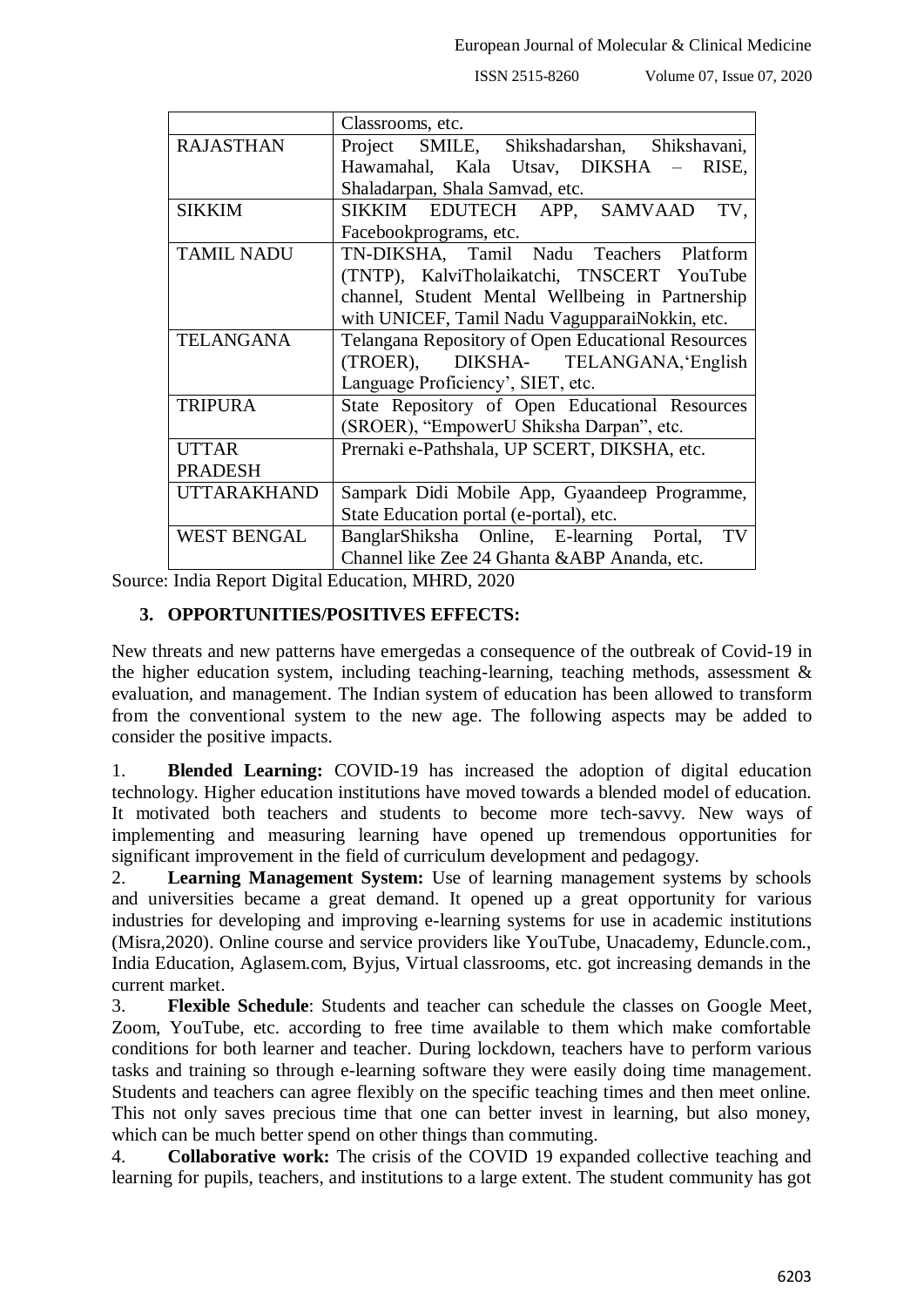European Journal of Molecular & Clinical Medicine

the opportunity to learn from any institution in any part of the world. The teacher group has a chance to learn and teach from and to everyone from any part of the globe, with the cooperation of teachers from any part of the globe. Besides, institutions benefit from the organization of online academic conferences, Webinars, meetings, intellectual talks, workshops, induction services, faculty development projects, etc. with the help of other institutions from the country or abroad (Misra,2020).

5. **Improvement of Resources:** There is a big opportunity for higher learning institutions to deals and begin with refining the standard of instruction and supporting materials used in learning and teaching method. This will equip the institution to incorporate a blended learning model in the sense of future which will add progress and accountability to the training process. This lockdown has given enough opportunity and time for the development of e-content.

## **4. CHALLENGES OF DIGITAL EDUCATION:**

The education sector has suffered a great deal from the outbreak of COVID-19. Adopting elearning technology without careful planning will cost a lot of money, e-learning products that are not desirable and lead to problems. It has had many negative impacts on education, some of which are as follows:

1. **Students:** Students from Ladakh, Lakshadweep, Northeast states and Bihar, etc. are neither having android and smartphones, very fewComputers/Laptops due to various financial problems or constraints (MHRD,2020). Students with disabilities are lacking behind in online classes. Learners belonging to science and medical streams are not able to practice in labs and performing experiments as they do in offline classes. They are facing various health-related issues and feel stress as students study for long hours on smartphones/computers for online classes. Due to inconsistency an irregular schedule is harming the physical well-being of students andgoing for long hours of sleep.

2. **Educational Institutions:** From an infrastructural point of view, researchers have revealed that all the higher education institutions, schools, and colleges, are not ready or willing to perform online technology-based education and evaluation. All teachers from higher educational institutions are not trained or certified to teach online methods and software. Some educators are not ready for the immediate adaptation of the internet form of teaching-learning. The online teaching of a non-qualified teacher cannot reach expectations and learning goals for students (Bhowmik,2020).

3. **Parents:** Due to lockdown people working in the informal sector lost their job and no source of income leads to non-payment of fees. There are also other issues for parents in addition to payments for programs that the schools and universities are not prepared to offer. Who's going to pay for the data? Is there enough space and peace at home for students to focus on? How do you teach children at home to follow digital self-restraint? There are huge obstacles for working parents and disadvantaged people in the slum areas and rural areas.

4. **Government:** Lack of implementation of standard policies Like DIKSHA as the initiative fails to achieve its target goal. The government was not able to provide adequate digital infrastructure; i.e. was not able to reduce Digital Divide in urban-rural areas. Lack of clarity in the guidelines of government as people were not able to understand and follow up properly. Due to lockdown people working in the informal education sector lost their jobs and the government fails to solve their issues and the government was not able to solve the issue of fees between parents and educational institutions.

5. **Miscellaneous:** The connection of electricity is again an important challenge for both teachers and students of the rural area. Inadequate Internet Penetration according to the report of TRAL in India the internet penetration is 68.6 crores (49%) active users of internet in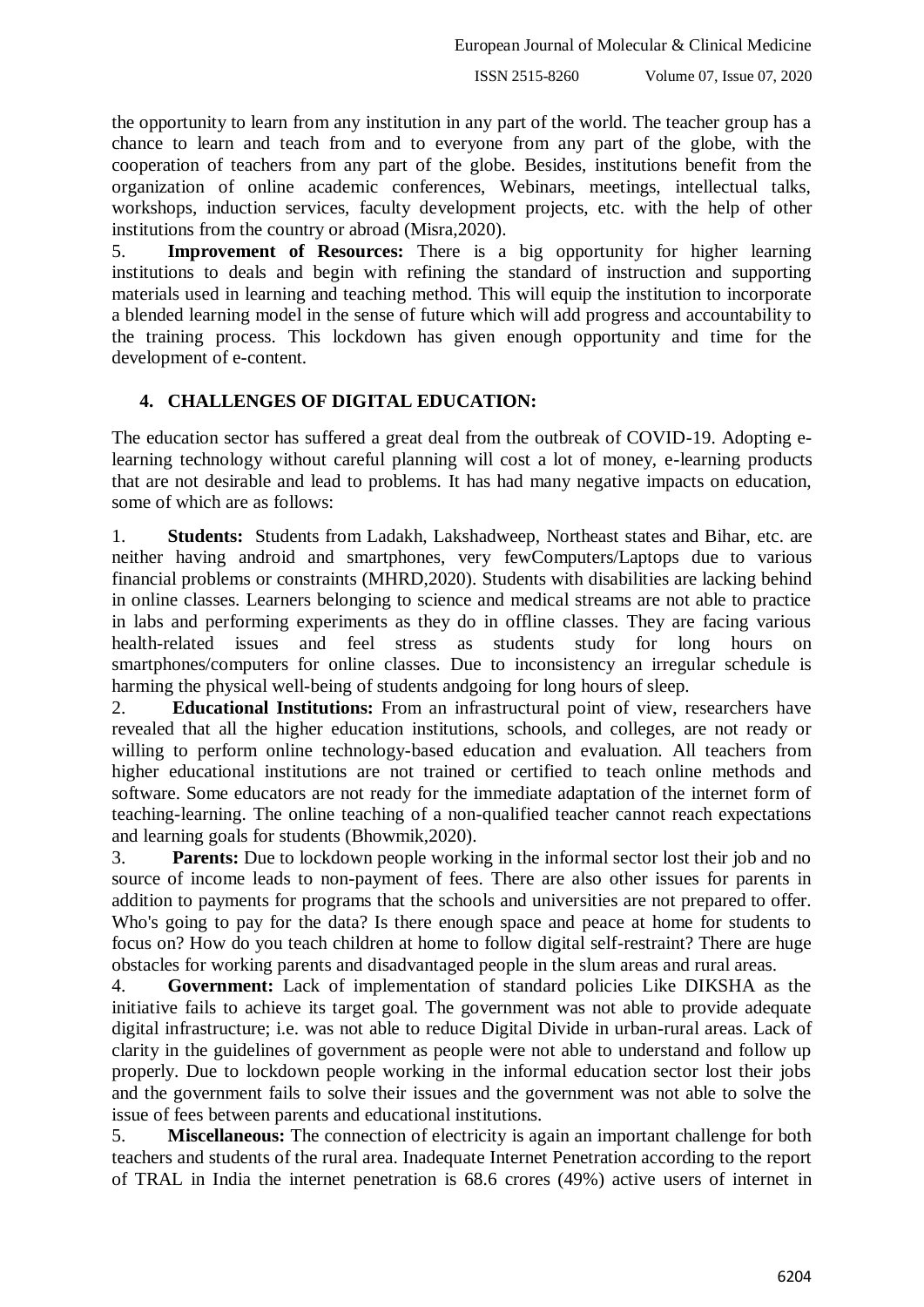January 2020 with 138.00 crores Population in 2020 which is far less as compared to developed countries. 64.85% of Urban Area internet penetration with 48.30 crores population in urban area. 20.26 % from rural area internet penetration with 89.70 crores population in the rural area. Slow internet speed as a result students and teachers cannot attend all the classes online and there is a lack of Social Cohesion.

## **5. SUGGESTIONS:**

1. To ensure the availability of digital infrastructure in rural areas to bridge the digital divide in rural and urban areas.

2. To use interactive Voice Response (IVR), SMS, and Radio to help students with no internet access in areas that are lacking behind in core infrastructure of connectivity.

3. Public-private partnership in Indian educational institutionsfor efficient education and learning system in terms of excellence and quality improvement.

4. As looking towards rising cases of COVID-19 in India there should regular cleaning and sanitization of schools, colleges, universities, premises, offices, and surrounding areas near the educational institutions.

5. The government of India with the collaboration of state governments must implement the policy measures related to e-learning at the ground level and ensure proper implementation and monitoring.

6. Parents should also focus on their children and be a teacher in the house so that students attend all online classes as scheduled by their respective teachers. Parents should also take part in E-PTM.

## **6. CONCLUSION:**

ThisCOVID-19 crisis has impacted immensely the education sector of India. While many challenges have emerged, new opportunities have also evolved. To safeguard education from the drastic effects of the pandemic situation, it is extremely important to revisit the future of learning and the change that could be done by equal access to quality education. India is not sufficiently prepared to provide education get to all regions of the country via digital channels. This is the students who are not fortunate, like the rest, will suffer from the choice of digital channels. But various universities and schools with the help of the Government of India are still trying to get to grips with various solutions to solve these issues and dilemmas. It's only through digital technology or e-learning that quality learning can be made available to everyone without being validated in actual classroom space.The lack of capability, technology infrastructure, and financial assets are major limitations in the implementation of e-learning in India.

## **7. REFERENCES:**

- [1] Bhowmik, A. (2020). COVID-19 Outbreak and Edification: Challenges and Trends in Higher Education of India (pp. 101–108).
- [2] Choudhary, R. (2020). COVID-19 Pandemic: Impact and strategies for education sector in India[.https://government.economictimes.indiatimes.com/news/education/covid-19](https://government.economictimes.indiatimes.com/news/education/covid-19-pandemic-impact-and-strategies-for-education-sector-in-india/75173099) [pandemic-impact-and-strategies-for-education-sector-in-india/75173099](https://government.economictimes.indiatimes.com/news/education/covid-19-pandemic-impact-and-strategies-for-education-sector-in-india/75173099)
- [3] India Report Digital Education. (2020). Department of School Education & Literacy under Ministry of Human Resource Development Government of India. [www.mhrd.gov.in](http://www.mhrd.gov.in/)
- [4] Kalolo, J. F. (2019). Digital revolution and its impact on education systems in developing countries. *Education and Information Technologies*, 345–358. <https://doi.org/10.1007/s10639-018-9778-3>